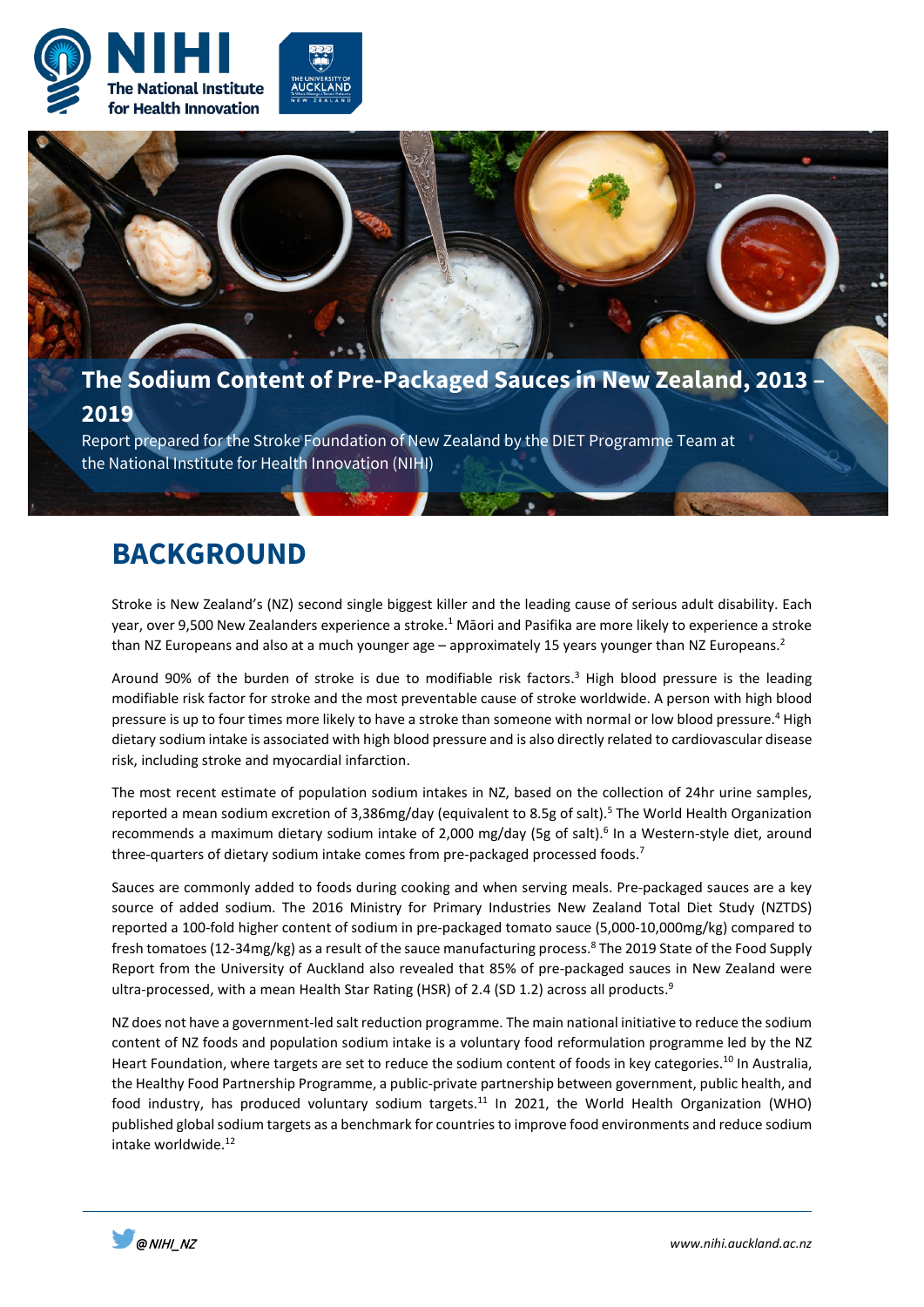We aimed to examine the sodium content of pre-packaged sauces available in NZ and identify any changes in sodium content over time (2013 to 2019). We also examined how many products met relevant NZ Heart Foundation,<sup>13</sup> Australian Healthy Food Partnership,<sup>14</sup> and WHO targets.<sup>12</sup>

# **METHODS**

#### *Data Collection*

Sodium content data and manufacturer-recommended serving size for pre-packaged sauces in 2013 and 2019 were extracted from the National Institute for Health Innovation (NIHI) Nutritrack database.<sup>15</sup> Nutritrack data are collected each year from four major supermarket stores (Countdown, New World, PAK'nSAVE, Four Square) in Auckland, NZ.15 Sodium data are collected from product Nutrition Information Panels (NIP) and reported in milligrams (mg) per 100g or per 100mL of sauce.

#### *Product inclusion*

We included the following sauce subcategories:

- Asian sauces fish sauce, oyster sauce, soy sauce, other Asian sauces
- Gravies and stocks
- Pasta sauces ambient pasta sauces (cream-based, with meat, tomato-based) and fresh pasta sauces (cream-based, tomato-based)
- Table sauces BBQ sauce, chilli sauce, steak/Worcestershire, tomato sauce

Gravies and stocks sold in powdered/concentrated form that required dilution prior to serving but did not have a NIP that reported their sodium content 'as prepared' (i.e., diluted) were excluded. A total of 10 products (across both 2013 and 2019) were therefore removed from the final dataset for analysis.

Of the remaining gravies and stocks, 52 products reported serving sizes in dry/concentrated forms only and thus were excluded from the serving size analysis.

#### *Categorisation*

Sauces were systematically categorised according to the established Nutritrack database classification system. Nutritrack product categories were also matched with the relevant NZ Heart Foundation,<sup>13</sup> Australian Healthy Food Partnership<sup>14</sup>, and WHO<sup>12</sup> sodium targets for sauces.

Product data were quality checked before data analysis. Any errors identified were corrected prior to analysis.

#### *Data analysis*

The number of products available in each year (2013 and 2019), their pack size, and mean sodium content (mg/100g), and sodium ranges were determined. Mean sodium values for sauces were compared where possible against relevant sodium targets. There were no NZ or Australian sodium targets available for stocks (as prepared and/or as sold). The NZ Heart Foundation sodium target of 680mg/100g for 'Tomato sauce/Ketchup *plastic packaging*' was used as the NZ target for all pre-packaged tomato sauce products in the dataset as there was no easy way to differentiate between tomato sauce products in plastic or glass/canned packaging and it was the higher sodium target of the two (compared to 565mg/100g for 'Tomato sauce/Ketchup *canned/glass packaging*'). The proportions of products meeting targets were derived for each year.

Changes in the serving size and sodium content of products between years were examined using both parametric F-test (ANOVA) and non-parametric Kruskal Wallis tests. Only the Kruskal Wallis test results are reported here. The Chi-square test was used to determine if there were any differences in the proportion of products meeting the targets across the two years.

All statistical analyses were conducted in SAS version 9.4 (SAS Institute Inc., Cary, NC, USA). P-values of <0.05 were considered statistically significant.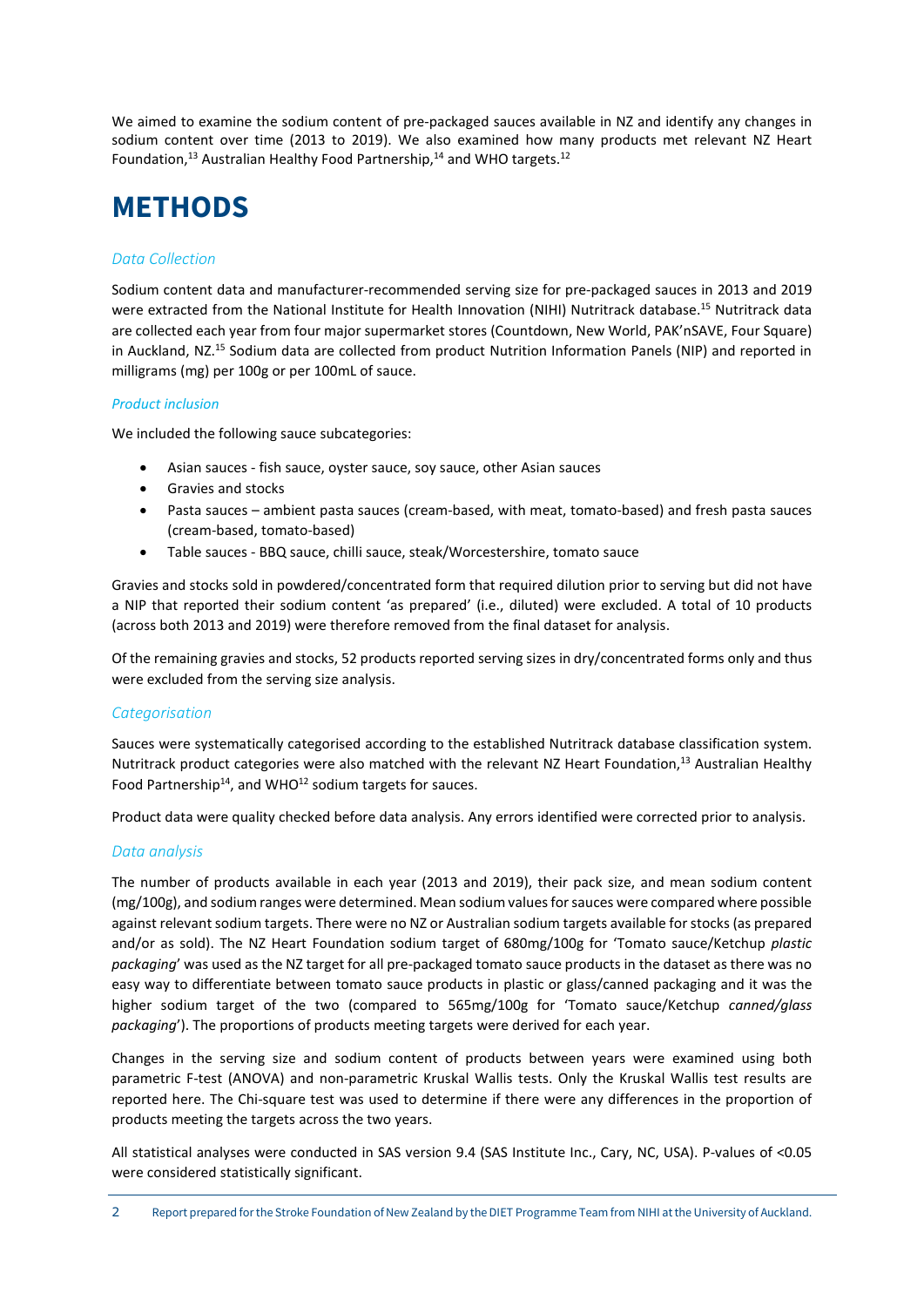# **KEY FINDINGS**

#### *All Sauce Products*

- In total, 1,052 pre-packaged sauce products were included in the analysis, representing pre-packaged sauce products available for sale in New Zealand in 2013 (n=503) and 2019 (n=549).
- The average sodium content of all pre-packaged sauce products increased from 1,197mg sodium/100g in 2013 to 1,372mg sodium/100g in 2019 (a 15% increase). The difference was not statistically significant (p=0.51).
- Manufacturer recommended serving sizes in 2019 ranged from 3g to 500g.
- The average recommended serving size for all pre-packaged sauce products decreased from 80g in 2013 to 68g in 2019 (a 15% drop). The difference was statistically significant (p=0.0006).
- In 2019, the average sodium in an average recommended serving of sauce was 383mg per serve.
- The sodium content of sauce products in 2019 ranged widely, with the highest being 11,500mg sodium/100g. This was almost 4,000 times more sodium than that of the lowest sodium sauce (3mg sodium/100g).
	- o The highest sodium sauce (11,500mg sodium/100g) was in the Asian sauces category. Based on the sauce's recommended serving size (15g), one serving of this product contains 1,725mg sodium or 86% of the maximum daily recommended intake.<sup>6</sup>

#### *Asian Sauces*

- Pre-packaged sauces included in the Asian sauces category were fish sauce, oyster sauce, soy sauce, and 'other Asian' sauces.
- 175 Asian pre-packaged sauces were included in the analysis, representing products available for sale in 2013 (n=78), and 2019 (n=97).
- The average sodium content of Asian sauces increased from 4,438mg sodium/100g in 2013 to 4,759mg sodium/100g in 2019 (a 7% increase). The difference was not statistically significant (p=0.48).
- The average recommended serving size of Asian sauces decreased from 25g in 2013 to 17g in 2019 (a 32% drop). The difference was statistically significant (p=0.008).
- Manufacturer recommended serving sizes in 2019 ranged from 3g to 64g.
- In 2019, the average sodium in an average recommended serving of Asian sauces was 808mg per serve.
- The sodium content of Asian sauces in 2019 ranged widely, with the highest sodium product (fish sauce) containing 11,500mg sodium/100g. This was almost 4000 times more sodium than that of the lowest sodium product (other Asian sauce) (3mg sodium/100g).

#### *Gravies and Stocks*

- 211 gravies and stocks were included in the analysis, representing products available for sale in 2013 (n=104) and 2019 (n=107).
- The average sodium content of gravies and stocks "as prepared" decreased from 379mg sodium/100g in 2013 to 346mg sodium/100g in 2019 (a 9% decrease). The difference was statistically significant (p=0.04).
- The average recommended serving size of gravies and stocks "as prepared" increased from 164g in 2013 to 173g in 2019 (a 5% increase). The difference was not statistically significant (p=0.46).
- Manufacturer recommended serving sizes in 2019 ranged from 50g to 500g.
- In 2019, the average sodium in an average recommended serving of gravies and stocks was 402mg per serve.
- The highest sodium product for gravies and stocks in 2019 contained 660mg sodium/100g. This was approximately 12 times greater than the sodium content of the lowest sodium gravy/stock (56mg sodium/100g).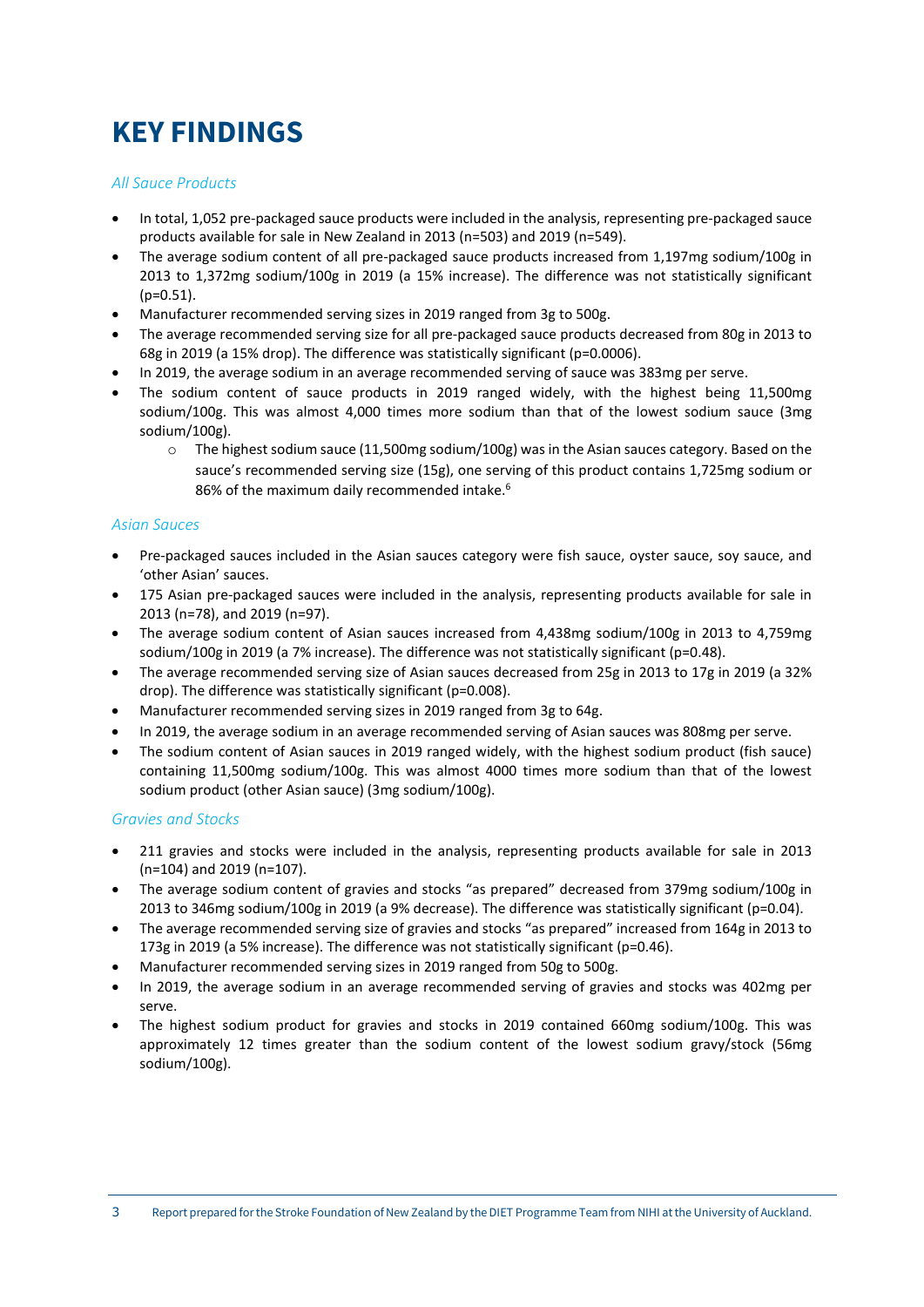#### *Pasta Sauces*

- 340 pre-packaged pasta sauces were included in the analysis, representing products available for sale in 2013 (n=182) and 2019 (n=158).
- The average sodium content of pre-packaged pasta sauces decreased from 424mg sodium/100g in 2013 to 344mg sodium/100g in 2019 (a 19% drop). The difference was statistically significant (p<0.0001).
- The average recommended serving size of pasta sauces decreased from 115g in 2013 to 109g in 2019 (a 5% drop). The difference was statistically significant (p=0.009).
- Manufacturer recommended serving sizes in 2019 ranged from 15g to 188g.
- In 2019, the average sodium in an average recommended serving of pasta sauce was 371mg per serve.
- The sodium content of pre-packaged pasta sauce in 2019 ranged widely, with the highest sodium product (tomato-based ambient pasta sauce) containing 975mg sodium/100g. This represented almost 200 times more sodium than that of the lowest sodium pasta sauce (also a tomato-based ambient pasta sauce) (5mg sodium/100g).

#### *Table Sauces*

- The table sauces category included BBQ sauce, chilli sauce, steak/Worcestershire sauces, and tomato sauce.
- 326 table sauces were included in the analysis, representing products available for sale in 2013 (n=139) and 2019 (n=187).
- The average sodium content of table sauces increased from 1,049mg sodium/100g in 2013 to 1072mg sodium/100g in 2019 (a 2% increase). This difference was not statistically significant (p=0.44)
- The average recommended serving size of table sauces decreased from 19g in 2013 to 16g in 2019 (a 16% drop). The difference was not statistically significant (p=0.82).
- Manufacturer recommended serving sizes in 2019 ranged from 5g to 43g.
- In 2019, the average sodium in an average recommended serving of table sauces was 160mg per serve.
- The sodium content of table sauces in 2019 ranged widely, with the highest sodium product (chilli sauce) containing 4,420mg sodium/100g. This represented almost 900 times more sodium than that of the lowest sodium table sauce (also a chilli sauce) (5mg sodium/100g).

#### *Proportion of Sauces Meeting the NZ Heart Foundation Voluntary Targets*

- The proportion of pre-packaged NZ sauces which met the July 2021 NZ Heart Foundation sodium targets for cooking sauces (includes Asian sauces and pasta, Indian-style and other sauces), gravies & finishing sauces, and table sauces (tomato sauce/ketchup in plastic packaging) increased from 32.6% in 2013 to 43.1% in 2019. The increase over time in the proportion of pre-packaged sauces meeting NZ targets was statistically significant (p=0.001).
- This was driven mainly by statistically significant increases in the proportion of pasta sauces ( $p$ <0.0001) and gravies (p=0.0008) that met sodium targets.

#### *Proportion of Sauces Meeting the Australian Healthy Food Partnership Voluntary Targets*

- The proportion of pre-packaged sauces which met the July 2021 Australian Healthy Food Partnership sodium targets for gravies and sauces (includes Asian style cooking sauces, gravies and finishing sauces, and other savoury sauces) increased from 26.6%% in 2013 to 41% in 2019. The increase over time in the proportion of pre-packaged sauces meeting Australian targets was statistically significant (p=0.0002).
- This was driven mainly by statistically significant increases in the proportion of pasta sauces (p<0.0001) that met sodium targets

#### *Proportion of Sauces Meeting the World Health Organization Global Targets*

- The proportion of pre-packaged sauces which met the 2021 World Health Organization sodium targets for sauces, dips and dressings (includes bouillon and soup stock [not concentrated], condiments, cooking sauces including pasta sauces and tomato sauces [not concentrated], soy sauce and fish sauce, and other Asianstyle sauces) increased from 26.6% in 2013 to 39.3% in 2019. The increase over time in the proportion of pre-packaged sauces meeting global targets was statistically significant (p<0.0001).
- This was driven mainly by statistically significant increases in the proportion of gravies and stocks ( $p=0.005$ ) and pasta sauces (p<0.0001) that met sodium targets.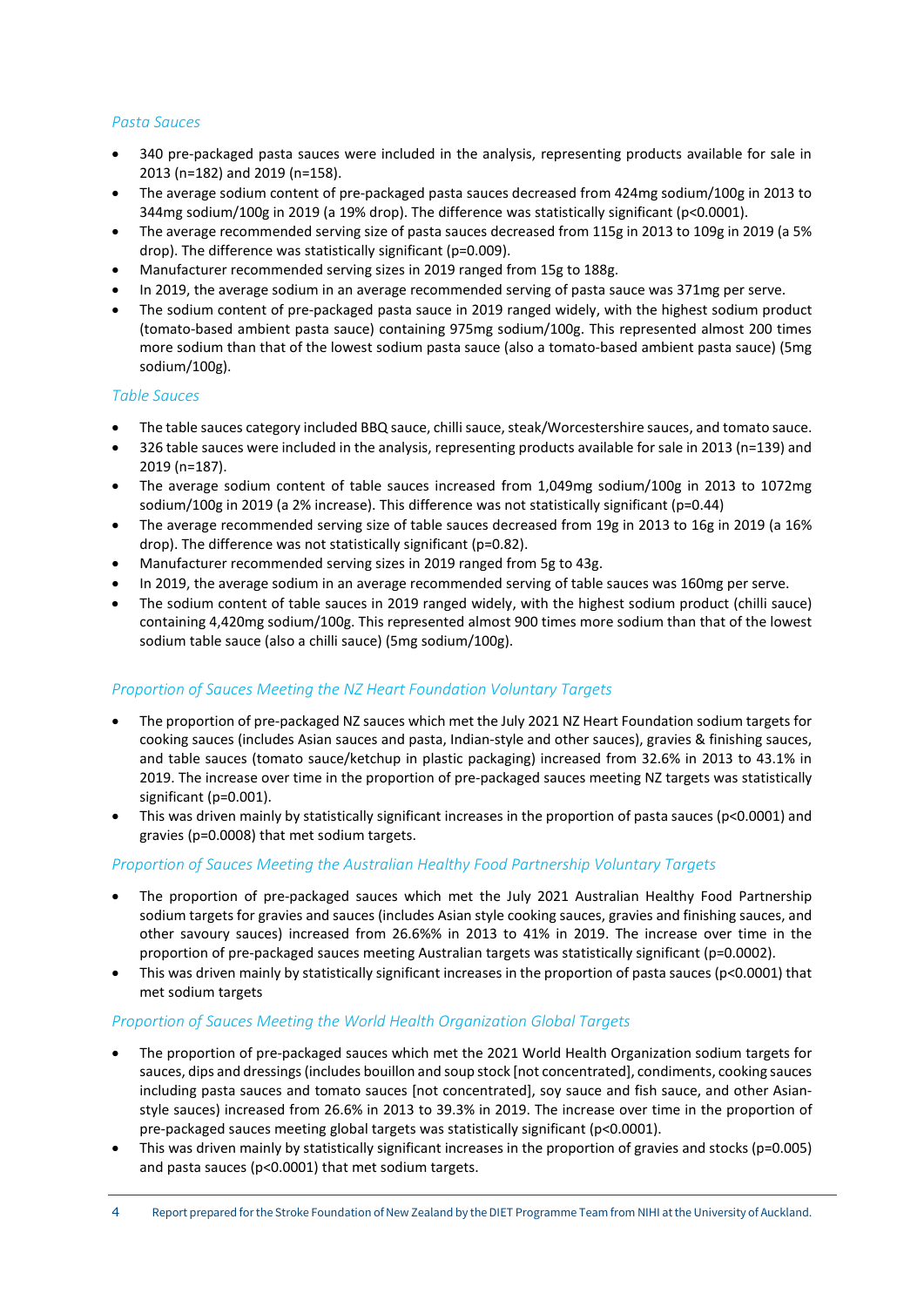## **CONCLUSIONS**

The sodium content of NZ pre-packaged sauces is exceptionally high (average 1,372mg/100mg in 2019) and there is a wide range of sodium content within categories and across brands (from as low as 3mg/100g to as high as 11,500mg/100g in the Asian sauce category). There has been an overall increase in the average sodium content of NZ sauces between 2013 and 2019 with decreases in the sodium content of some sauce categories (mainly pasta sauces but also gravies/stocks) offset by increases or little change in the sodium content of other sauce categories. Approximately four in 10 sauces in 2019 met the Heart Foundation, Australian Healthy Food Partnership, and WHO sodium targets. Increases in the proportions of sauces that met both targets were driven largely by reductions in the sodium content of pasta sauces (19%) and to a lesser extent by decreases in gravies and stocks (9%). Asian sauces are a particular cause for concern with only 4% of products in this category meeting the recommended maximum sodium target of 680mg/100ml set by NZ and Australian sodium reduction target programmes. Government-led sodium targets for sauces are recommended to support larger widespread reductions in sodium content across all categories.

#### *Limitations of the research*

The number of pre-packaged sauces in the Nutritrack database is not necessarily representative of all products available in New Zealand because Nutritrack data collections are undertaken in only four major supermarket stores in Auckland during the second quarter of each year.

Some product serving sizes were reported for dry/concentrated forms only, rather than 'as prepared'/diluted forms. As a result, 52 products which reported serving sizes in dry/concentrated forms only were excluded from the serving size analysis. In addition, 10 products were excluded from the final dataset prior to analysis because sodium content was only reported in dry/concentrated form.

### **Recommendations**

#### **For consumers**

- Limit use of pre-packaged sauces and replace with fresh home-cooked alternatives e.g., tomato-based sauces can be made using canned tomatoes.
- Read nutrition labels and select lower sodium sauce options.
- Add flavour to meals with ingredients that do not contain salt e.g., herbs, spices, citrus juices, pepper, garlic, ginger, onions.

#### **For the food industry**

- The high levels and wide range of sodium content in sauces highlight the need for, and feasibility of, reducing the amount of sodium across all types of sauces.
- Asian sauces are a particular cause for concern with only 4% of products in this category meeting the recommended maximum sodium target of 680mg/100ml set by NZ and Australian sodium reduction target programmes.

#### **For government**

- Introduce government-led sodium targets for a range of key food categories in New Zealand, including pre-packaged sauces.
- Regular, independent monitoring of the food supply is essential to ensure that the food industry is making progress towards meeting voluntary targets for sodium reduction.

The analyses are not weighted by sales of sauce products, so it is not possible to estimate the impact of any noted differences on population sodium consumption. Changes in high-volume sales products would have a greater impact on population sodium intakes.

#### *Note*

The equivalent salt content (g/100g) for reported sodium values can be estimated by multiplying the sodium content of products (mg/100g) by 2.5 and dividing by 1000.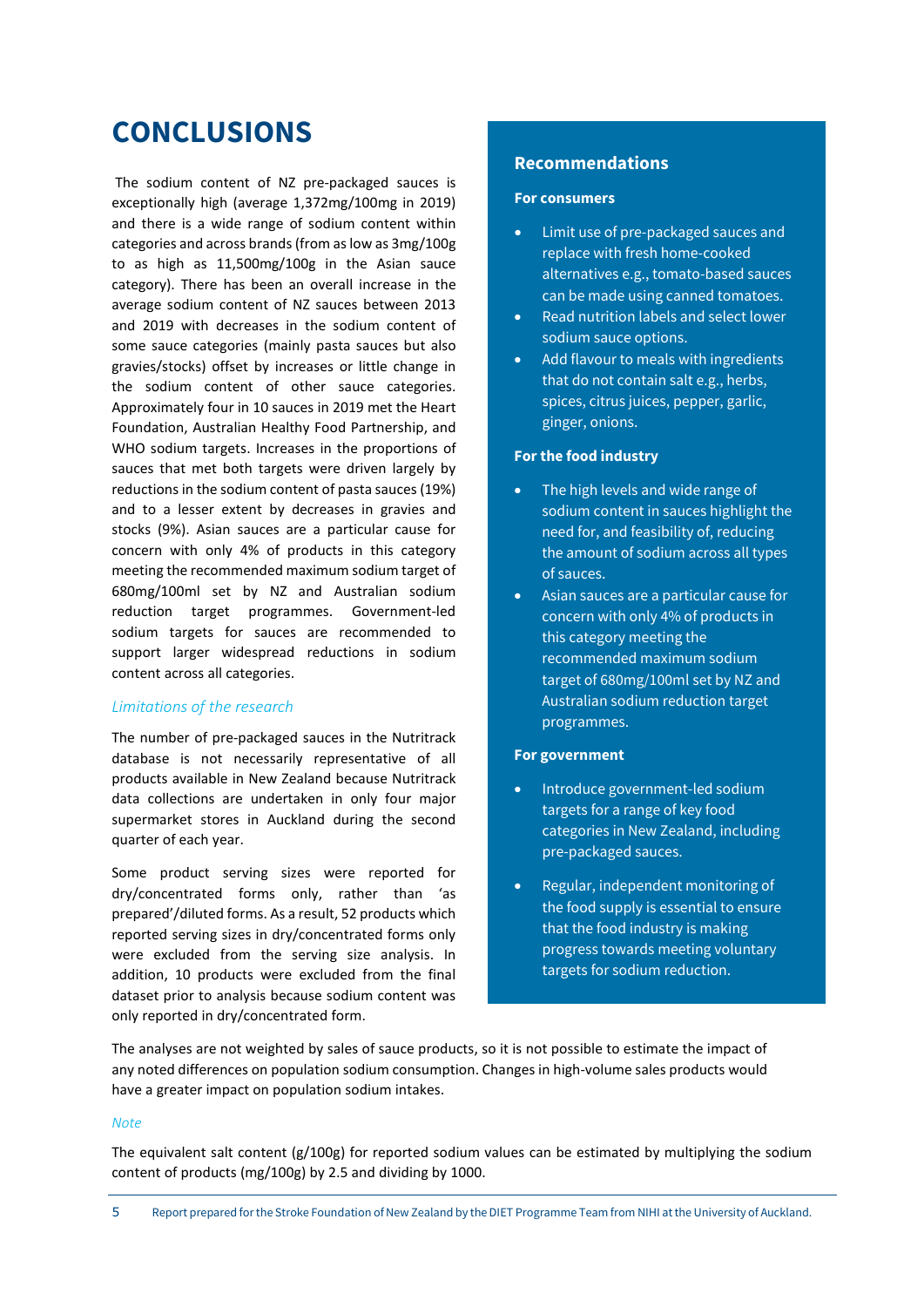## **REFERENCES**

- 1. Rout J (Stroke Foundation NZ). Email communication with Ni Mhurchu C (National Institute for Health Innovation, University of Auckland), 20 October 2021.
- 2. Feigin VL, Krishnamurthi R V, Barker-Collo S, McPherson KM, Barber PA, Parag V, et al. 30-year trends in stroke rates and outcome in Auckland, New Zealand (1981-2012): a multi-ethnic population-based series of studies. *PLOS ONE* 2015;10(8):e0134609. Available from: <https://doi.org/10.1371/journal.pone.0134609>
- 3. O'Donnell MJ, Chin SL, Rangarajan S, Xavier D, Liu L, Zhang H, et al. Global and regional effects of potentially modifiable risk factors associated with acute stroke in 32 countries (INTERSTROKE): a casecontrol study. *Lancet* 2016;388(10046):761–75.
- 4. Sacco RL, Benjamin EJ, Broderick, Joseph P, Dyken M, Easton JD, Feinberg WM, Goldstein LB, et al. Risk Factors. *Stroke*. 1997;28:1507–17. Available from:<https://doi.org/10.1161/01.STR.28.7.1507>
- 5. McLean R, Edmonds J, Williams S, Mann J, Skeaff S. Balancing sodium and potassium: estimates of intake in a New Zealand adult population sample. *Nutrients* 2015;7:8930–8.
- 6. World Health Organization. *Fact sheet: salt reduction*. 2020. Available from: <http://www.who.int/mediacentre/factsheets/fs393/en/>
- 7. Medical Research Council Human Nutrition Research. *Why 6g? A summary of the scientific evidence for the salt intake target*. Cambridge: Medical Research Council; 2005.
- 8. Pearson A, Gibbs M, Lau K, Edmonds J, Alexander D, Nicolas J, et al. *2016 New Zealand total diet study*. Wellington; 2016. Available from[: https://www.mpi.govt.nz/dmsdocument/43177](https://www.mpi.govt.nz/dmsdocument/43177-2016-NZ-Total-Diet-Study-with-Appendices-report-)-2016-NZ-Total-Diet-[Study-with-Appendices-report-](https://www.mpi.govt.nz/dmsdocument/43177-2016-NZ-Total-Diet-Study-with-Appendices-report-)
- 9. Mackay S, Ni Mhurchu C, Swinburn B, Eyles H, Young L, Gontijo de Castro T. *State of the food supply: New Zealand 2019*. The University of Auckland. Auckland; 2019. Available from: [https://auckland.figshare.com/articles/State\\_of\\_the\\_Food\\_Supply\\_New\\_Zealand\\_2019/9636710](https://auckland.figshare.com/articles/State_of_the_Food_Supply_New_Zealand_2019/9636710)
- 10. The Heart Foundation of New Zealand. *Reformulating processed foods*. 2021. Available from: [https://www.heartfoundation.org.nz/professionals/food](https://www.heartfoundation.org.nz/professionals/food-industry-and-hospitality/reducing-sodium-and-sugar-in-processed-foods)-industry-and-hospitality/reducing-sodium[and-sugar-in-processed-foods](https://www.heartfoundation.org.nz/professionals/food-industry-and-hospitality/reducing-sodium-and-sugar-in-processed-foods)
- 11. Australian Government Department of Health. *Healthy Food Partnership*. 2021. Available from: [https://www.health.gov.au/initiatives](https://www.health.gov.au/initiatives-and-programs/healthy-food-partnership/about-the-healthy-food-partnership)-and-programs/healthy-food-partnership/about-the-healthy[food-partnership](https://www.health.gov.au/initiatives-and-programs/healthy-food-partnership/about-the-healthy-food-partnership)
- 12. World Health Organization. *WHO global sodium benchmarks for different food categories*. Geneva; 2021. Available from:<https://www.who.int/publications/i/item/9789240025097>
- 13. The Heart Foundation of New Zealand. *Heart Foundation food categories and reformulation targets summary*. 2021. Available from[: https://assets.heartfoundation.org.nz/documents/food](https://assets.heartfoundation.org.nz/documents/food-industry/food-reformulation/Reformulation_Targets_Updated_Jul21.pdf?mtime=1628819997)industry/food-[reformulation/Reformulation\\_Targets\\_Updated\\_Jul21.pdf?mtime=1628819997](https://assets.heartfoundation.org.nz/documents/food-industry/food-reformulation/Reformulation_Targets_Updated_Jul21.pdf?mtime=1628819997)
- 14. Australian Government Department of Health. *Partnership reformulation program: food categories and reformulation targets*. 2021. Available from: [https://www.health.gov.au/sites/default/files/documents/2021/07/partnership](https://www.health.gov.au/sites/default/files/documents/2021/07/partnership-reformulation-program-summary-of-food-categories-and-reformulation-targets-food-reformulation-program-summary-of-food-categories-and-reformulation-targets.pdf)-reformulationprogram-summary[-of-food-categories-and-](https://www.health.gov.au/sites/default/files/documents/2021/07/partnership-reformulation-program-summary-of-food-categories-and-reformulation-targets-food-reformulation-program-summary-of-food-categories-and-reformulation-targets.pdf)reformulation-targets-food-reformulation-programsummary[-of-food-categories-and-](https://www.health.gov.au/sites/default/files/documents/2021/07/partnership-reformulation-program-summary-of-food-categories-and-reformulation-targets-food-reformulation-program-summary-of-food-categories-and-reformulation-targets.pdf)reformulation-targets.pdf
- 15. The National Institute for Health Innovation. *The Nutritrack database*. Available from: [https://diet.auckland.ac.nz/sites/default/files/2019](https://diet.auckland.ac.nz/sites/default/files/2019-08/The_Nutritrack_Database.pdf)-08/The\_Nutritrack\_Database.pdf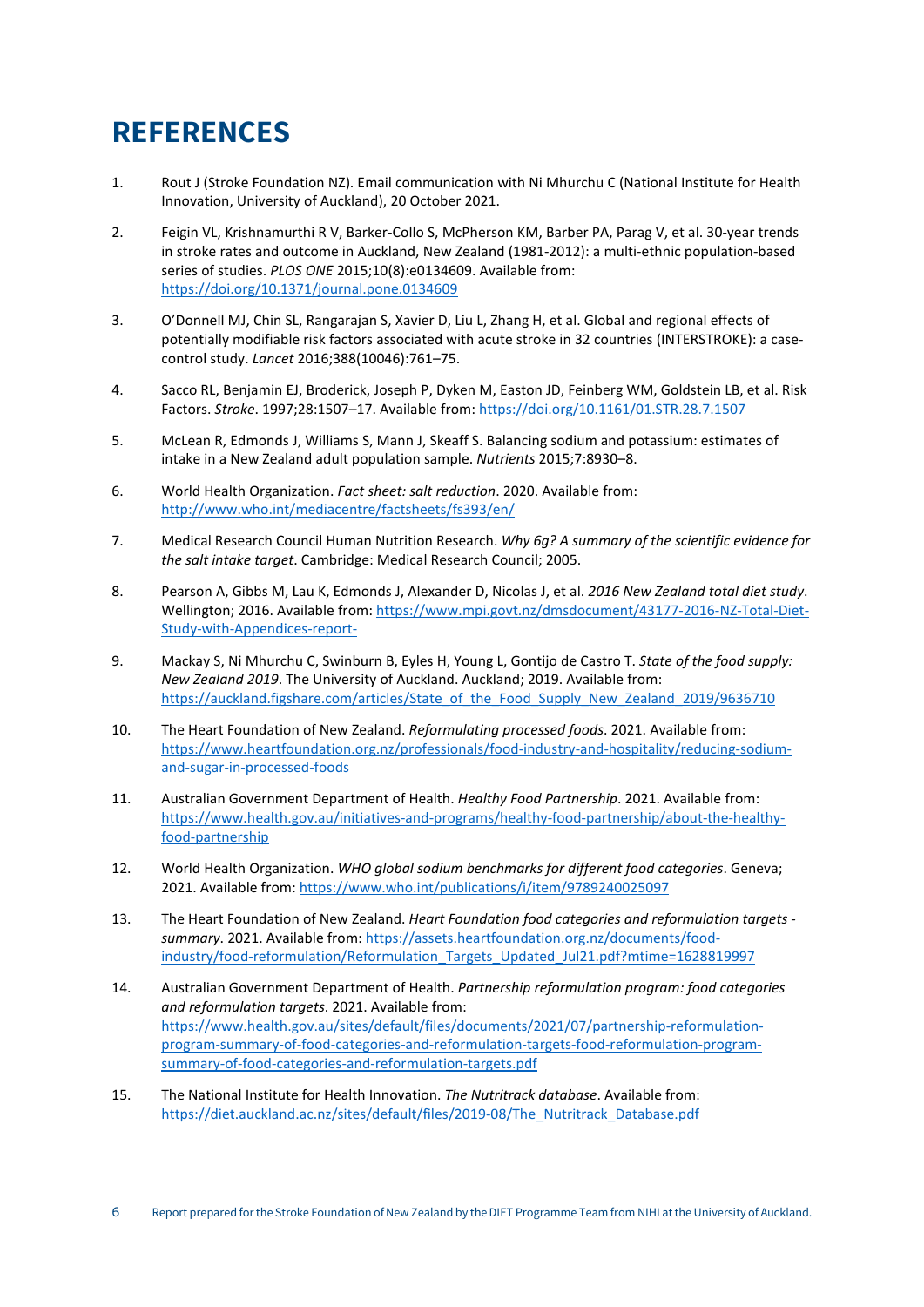### **APPENDICES**

#### *Table 1. Sodium content of sauces in New Zealand, 2013 to 2019*

|                           | 2013                 |                            |                          |                      | 2019                 |                     |                          |                      |  |
|---------------------------|----------------------|----------------------------|--------------------------|----------------------|----------------------|---------------------|--------------------------|----------------------|--|
|                           | <b>Product count</b> | <b>Mean sodium (range)</b> | <b>Mean serving size</b> | Mean sodium/ serving | <b>Product count</b> | Mean sodium (range) | <b>Mean serving size</b> | Mean sodium/ serving |  |
|                           |                      | mg/100g                    | (range) g                | mg <sup>a</sup>      |                      | (mg/100g)           | (range) g                | mg <sup>a</sup>      |  |
| <b>ALL SAUCE PRODUCTS</b> | 503 <sup>b</sup>     | 1,197                      | 80                       | 453                  | 549 <sup>c</sup>     | 1,372               | 68                       | 383                  |  |
|                           |                      | $(1-11,531)$               | $(3-500)$                |                      |                      | $(3-11,500)$        | $(3-500)$                |                      |  |
| <b>Asian sauces</b>       | 78                   | 4,438                      | 25                       | 889                  | 97                   | 4,759               | 17                       | 808                  |  |
|                           |                      | $(450-11,531)$             | $(3-80)$                 |                      |                      | $(3-11,500)$        | $(3-64)$                 |                      |  |
| <b>Gravies and stocks</b> | 104                  | 379                        | 164                      | 441                  | 107                  | 346                 | 173                      | 402                  |  |
|                           |                      | $(11 - 888)$               | $(50-500)$               |                      |                      | $(56-660)$          | $(50-500)$               |                      |  |
| Pasta sauces              | 182                  | 424                        | 115                      | 488                  | 158                  | 344                 | 109                      | 371                  |  |
|                           |                      | $(13-1,340)$               | $(26-175)$               |                      |                      | $(5-975)$           | $(15-188)$               |                      |  |
| <b>Table sauces</b>       | 139                  | 1,049                      | 19                       | 176                  | 187                  | 1,072               | 16                       | 160                  |  |
|                           |                      | $(1-4,920)$                | $(5-120)$                |                      |                      | $(5-4, 420)$        | $(5-43)$                 |                      |  |

Notes: <sup>a</sup>The mean sodium/serving reported in the table is lower than if calculated based on the reported mean sodium (mg/100g) and average serving size (g) values because there is a large variability in both sodium conten 11,531mg/100g in 2013 and 3mg/100g-11,500mg/100g in 2019) and serving size values (3g-500g in 2013 and 2019)

<sup>b</sup>500 products were included in the 2013 mean sodium analysis (2 Asian sauces and 1 table sauce were excluded because they were missing sodium content data). 472 products were included in the 2013 mean serving size analys

Asian sauce, 4 pasta sauces and 1 table sauce were excluded because they were missing serving size data; and 25 gravies and stocks were excluded because they did not report serving size in as prepared/diluted forms)

c 521 products were included in the 2019 mean serving size analysis (1 table sauce was missing serving size; 27 gravies and stocks were missing serving size in prepared/diluted forms)

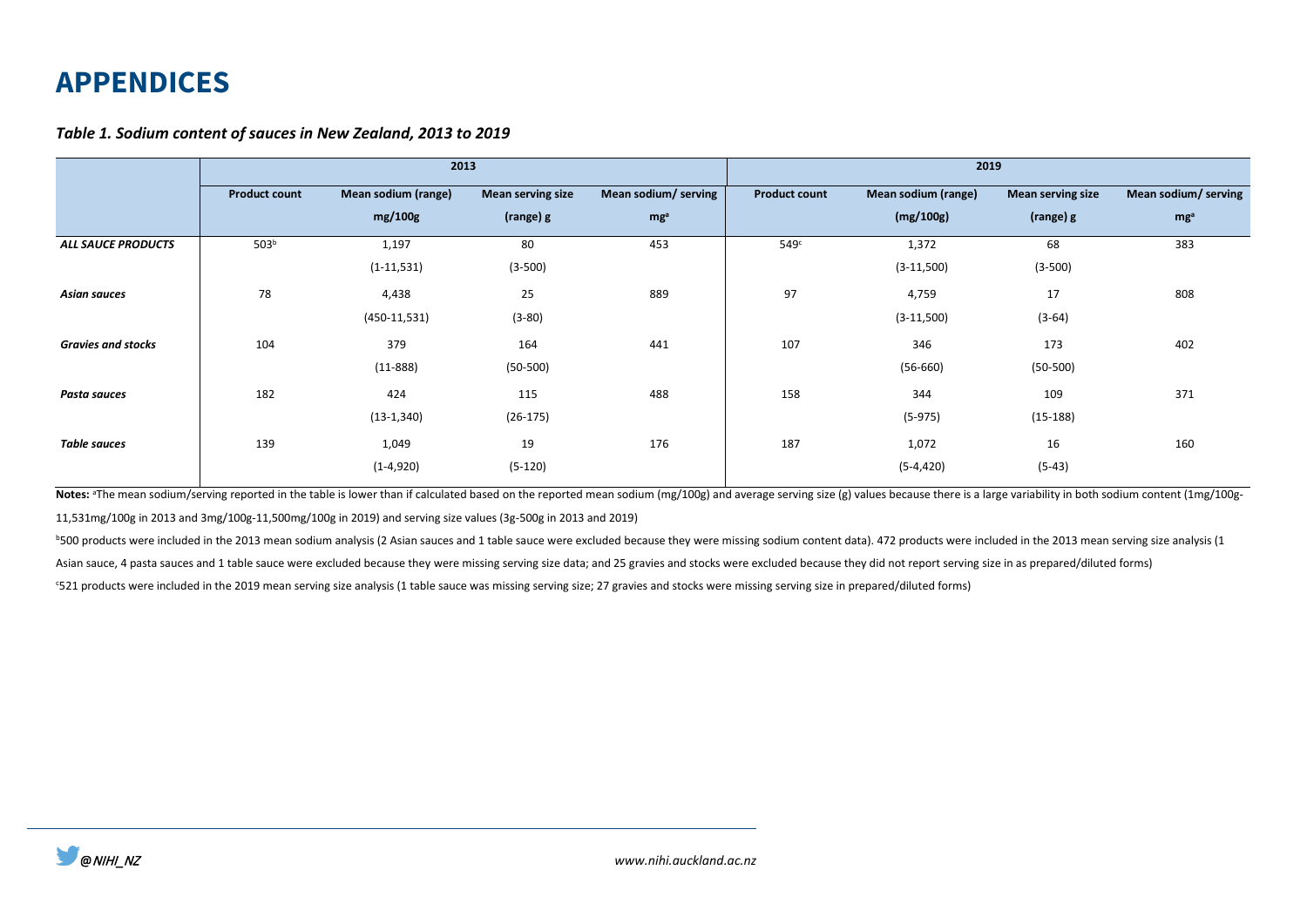#### *Table 2. Number and proportion of sauces that met relevant NZ Heart Foundation sodium targets in 2013 and 2019*

|                                        |                        |                     | 2013                      |                               | 2019                   |                           |                               |
|----------------------------------------|------------------------|---------------------|---------------------------|-------------------------------|------------------------|---------------------------|-------------------------------|
| Food category                          | HF recommended maximum | <b>Total number</b> | <b>Number of products</b> | <b>Proportion of products</b> | <b>Total number of</b> | <b>Number of products</b> | <b>Proportion of products</b> |
|                                        | sodium level (mg/100g) | of products         | meeting the NZ target     | meeting the NZ target         | products               | meeting the NZ target     | meeting the NZ target         |
| <b>Cooking sauces</b>                  |                        |                     |                           |                               |                        |                           |                               |
| Asian sauces                           | 680                    | 76                  | 6                         | 7.9%                          | 97                     | 4                         | 4.1%                          |
| Pasta, Indian-style and other sauces   | 380                    | 182                 | 75                        | 41.2%                         | 158                    | 112                       | 70.9%                         |
| <b>Gravies &amp; finishing sauces</b>  | 450                    | 43                  | 21                        | 48.8%                         | 38                     | 23                        | 60.5%                         |
| <b>Table sauce</b>                     |                        |                     |                           |                               |                        |                           |                               |
| Tomato sauce/Ketchup plastic packaging | 680                    | 138                 | 41                        | 29.7                          | 187                    | 68                        | 36.4                          |
| Total                                  |                        | 439                 | 143                       | 32.6%                         | 480                    | 207                       | 43.1%                         |

### *Table 3. Number and proportion of sauces that met relevant Australian Healthy Food Partnership sodium targets in 2013 and 2019*

|                              |                        |                                                   | 2013                  |                               | 2019                |                            |                               |  |
|------------------------------|------------------------|---------------------------------------------------|-----------------------|-------------------------------|---------------------|----------------------------|-------------------------------|--|
| <b>Food category</b>         | <b>HFP recommended</b> | Number of products meeting<br><b>Total number</b> |                       | <b>Proportion of products</b> | <b>Total number</b> | Number of products meeting | <b>Proportion of products</b> |  |
|                              | maximum level          | of products                                       | the Australian target | meeting the Australian target | of products         | the Australian target      | meeting the Australian target |  |
|                              | (mg/100g)              |                                                   |                       |                               |                     |                            |                               |  |
| <b>Gravies and sauces</b>    |                        |                                                   |                       |                               |                     |                            |                               |  |
| Asian style cooking sauces   | 680                    | 76                                                | b                     | 7.9%                          | 97                  | 4                          | 4.1%                          |  |
| Gravies and finishing sauces | 450                    | 43                                                | 21                    | 48.8%                         | 38                  | 23                         | 60.5%                         |  |
| Other savoury sauces         | 360                    | 182                                               | 53                    | 29.1%                         | 158                 | 93                         | 58.9%                         |  |
| Total                        |                        | 301                                               | 80                    | 26.6%                         | 293                 | 120                        | 41%                           |  |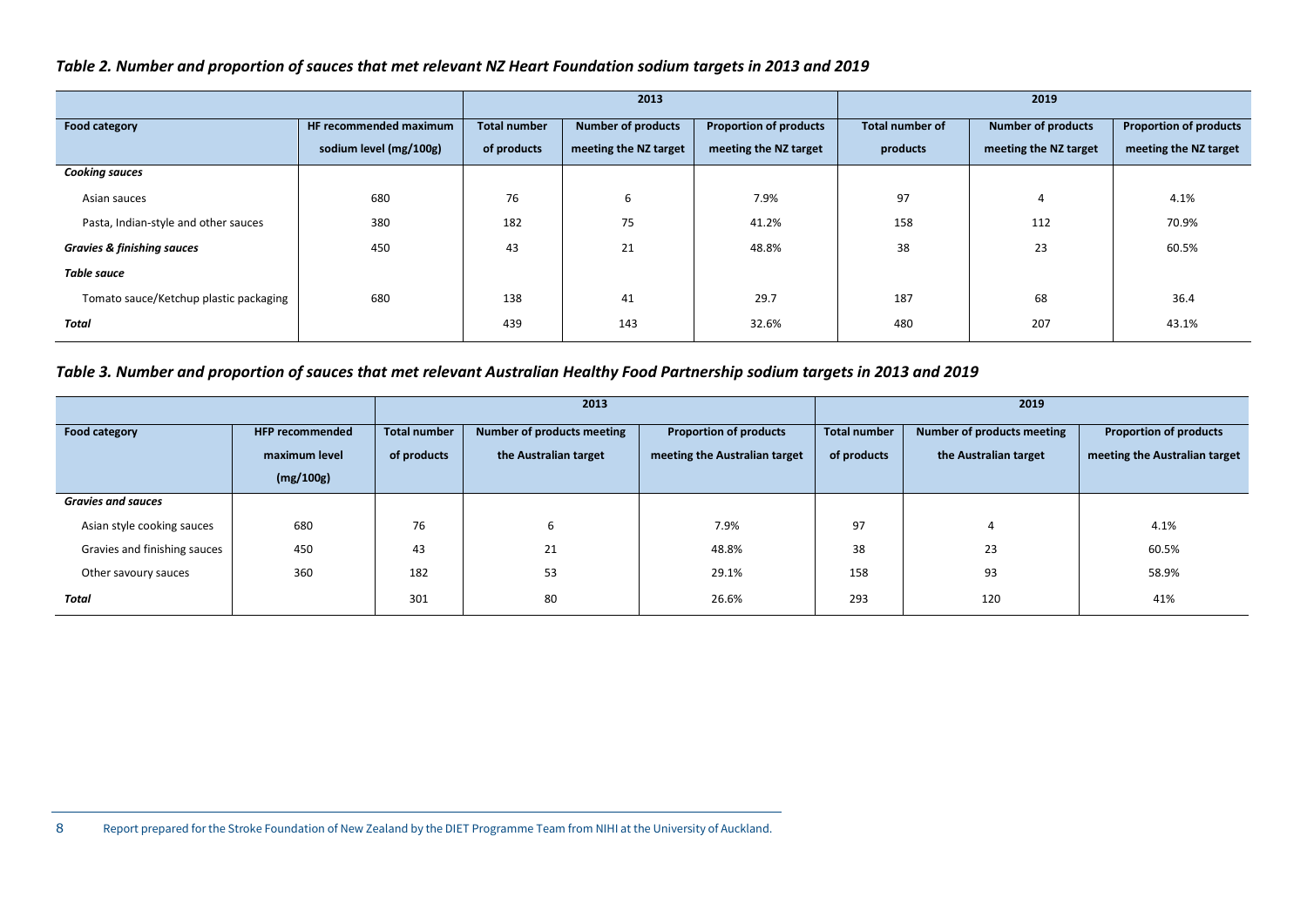#### *Table 4. Number and proportion of sauces that met relevant World Health Organization global sodium targets in 2013 and 2019*

|                                       |                        |              | 2013                      |                               | 2019                |                           |                               |
|---------------------------------------|------------------------|--------------|---------------------------|-------------------------------|---------------------|---------------------------|-------------------------------|
| Food category                         | <b>WHO recommended</b> | Total number | <b>Number of products</b> | <b>Proportion of products</b> | <b>Total number</b> | <b>Number of products</b> | <b>Proportion of products</b> |
|                                       | maximum level          | of products  | meeting the WHO target    | meeting the WHO target        | of products         | meeting the WHO target    | meeting the WHO target        |
|                                       | (mg/100g)              |              |                           |                               |                     |                           |                               |
| Sauces, dips and dressings            |                        |              |                           |                               |                     |                           |                               |
| Boullion and soup stock (not          | 350                    | 104          | 42                        | 40.4%                         | 107                 | 64                        | 59.8%                         |
| concentrated)                         |                        |              |                           |                               |                     |                           |                               |
| Condiments                            | 650                    | 138          | 40                        | 29%                           | 187                 | 63                        | 33.7%                         |
| Cooking sauces including pasta sauces | 330                    | 182          | 35                        | 19.2%                         | 158                 | 75                        | 47.5%                         |
| and tomato sauces (not concentrated)  |                        |              |                           |                               |                     |                           |                               |
| Soy sauce and fish sauce              | 4,840                  | 42           | 10                        | 23.8%                         | 45                  | 10                        | 22.2%                         |
| Other Asian-style sauces              | 680                    | 34           | 6                         | 17.6%                         | 52                  | $\overline{4}$            | 7.7%                          |
| Total                                 |                        | 500          | 133                       | 26.6%                         | 549                 | 516                       | 39.3%                         |

9 Report prepared for the Stroke Foundation of New Zealand by the DIET Programme Team from NIHI at the University of Auckland.